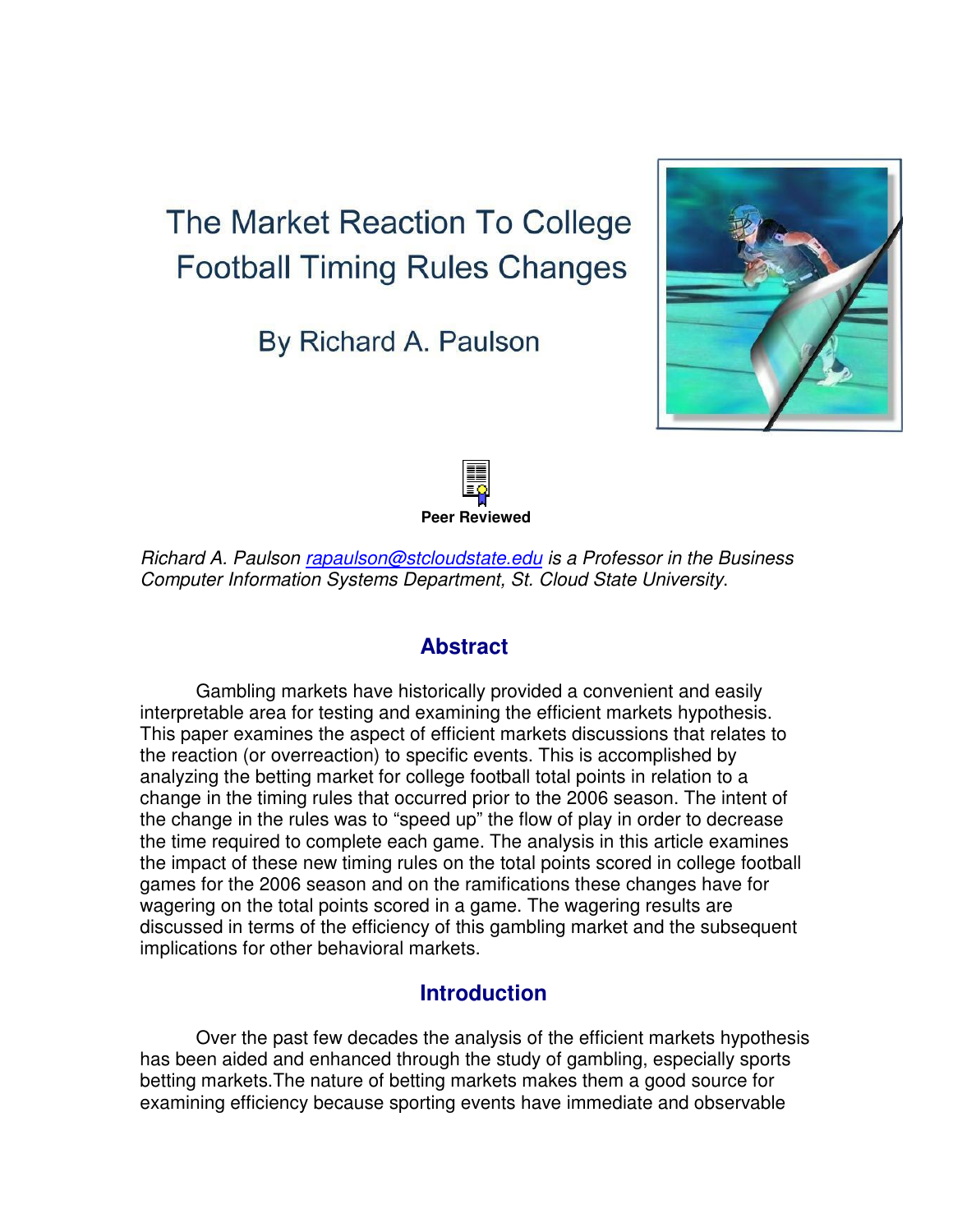consequences. Games are won or lost; therefore, bets are won or lost. Studies of these types of markets don't present some of the difficulties associated with analyzing other types of financial markets. Results can be readily compared to those expected under conditions of efficiency and subsequently conclusions can be drawn.

Numerous studies of gambling markets have been published over the past few decades in an attempt to gain insight into the question of market efficiency. Weinbach (Introduction to Sports Symposium, 2005) examined and tested various gambling oriented questions that had behavioral finance implications. Weinbach (Market Efficiency and NCAA College Basketball Gambling, 2005) and Wolfers (2006) discussed how betting on college basketball games has been shown to be efficient in an overall sense, but there are specific potential inefficiencies for carefully selected situations. For instance, betting on college basketball teams that are favored and are playing on the road has been shown to be profitable. However, college basketball teams that are favored by a "large" amount (more than 12 points) have shown evidence of covering the point spread less than half of the time.

Some of these academic conclusions and interpretations have been questioned by gambling "practitioners;" thereby keeping the debate open as to the actual potential for the exploitation of such inefficiencies. Duffy (2006) argues against some of the inefficiency conclusions found in the aforementioned articles. Similar results have been shown for other gambling markets. Vergin and Scriabin (1978) and Golec and Tamarkin (1991) have published studies examining the betting market for pro football results against the point spread that have shown general overall efficiency, but there is a potentially profitable tendency for favorites to be "overbet". Thus, wagers made on the underdog in certain situations were shown to be profitable.

 Paulson (2007) described a derivative of pro football point spread wagering called "teaser" betting that has historically exhibited profitable wagering opportunities. With teasers the bettor is given extra points in the game, but this advantage is counterbalanced by the requirement that they win two or more games to win their wager. Situations have been uncovered where such wagers have shown consistently positive expectation returns; thus, implying inefficiency. However, the limited availability of such wagering opportunities and the associated transaction costs cast doubt on the aforementioned inefficiency implication.

 Evidence derived from college football betting leads to similar conclusions. Golec and Tamarkin (1991) showed that a bias existed toward betting on favorites, but not one of a sufficient nature as to insure wagering profitability. This implied a general efficiency for this market. Paul, Weinbach, and Weinbach (2003) contained a study that included an analysis of wagering against college teams that were heavily favored while playing on the road that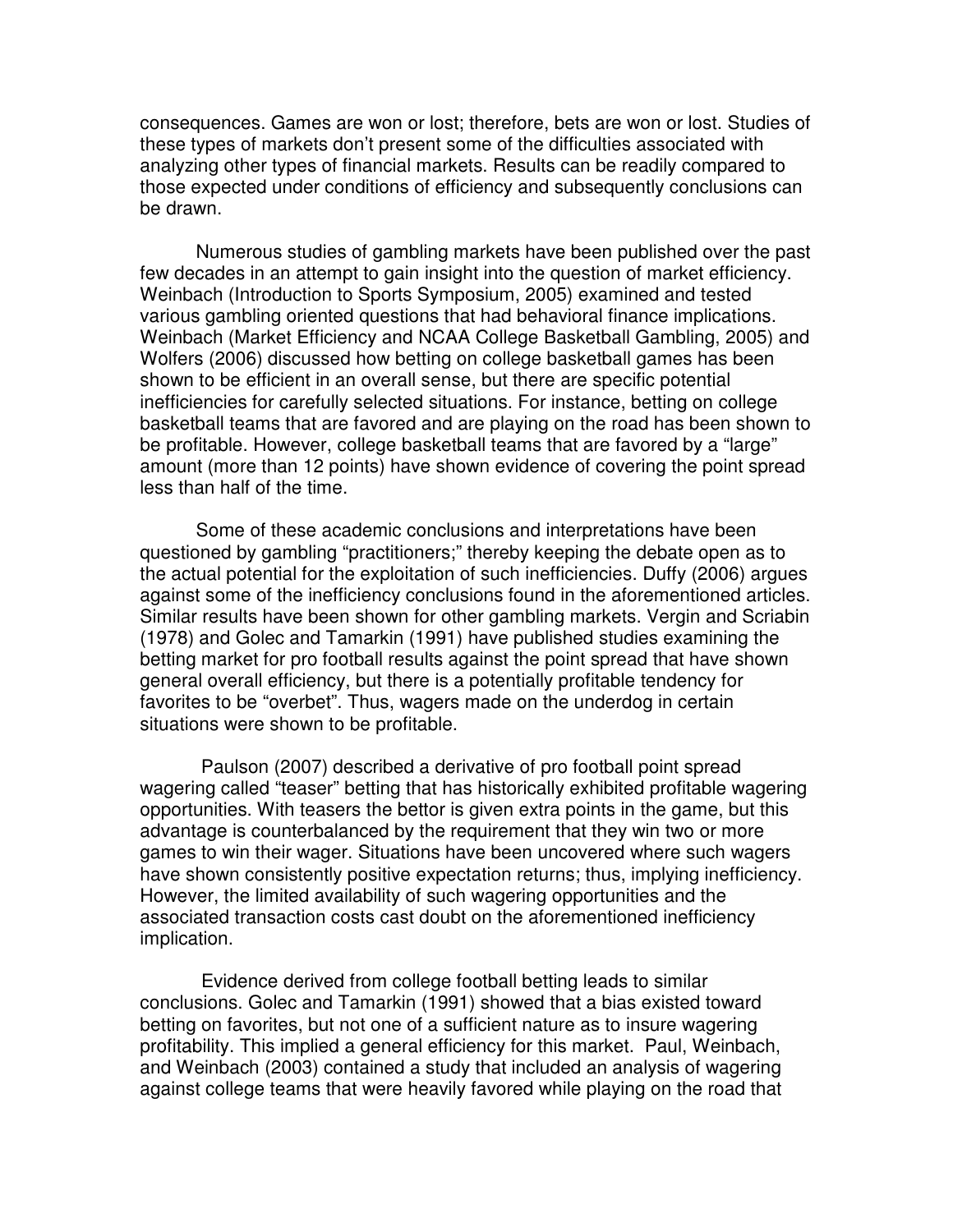indicated evidence of statistical profitability. This indicates a possible inefficiency for this uniquely identified situation.

Gamblers can also wager on the total number of points that will be scored by both teams combined in a sporting event. Paul and Weinbach (2002) discussed how violations of the efficient markets hypothesis have been shown to exist in the totals market for pro football, while Paul and Weinbach (2004) showed similar results for the pro basketball betting market. Betting on "over" the total number of points that is quoted by the bookmaker tends to be the more popular choice among gamblers, especially uninformed ones. The casual fan is most likely inclined to want to root for more points rather than less in most situations. Cheering for a football team to punt or a basketball player to hold the ball and not try to score seems to go against our competitive nature. Thus, betting on the "over" tends to be more pervasive.

Pro betting markets have shown somewhat overall efficiency, but bets on the "under" have exhibited profitability for games that were expected to be higher scoring. In numerous examples the hypothesis of market efficiency has been rejected, but a test of betting profitability after taking the bookmaker's vigorish (11/10 commission) into account tends to be inconclusive. Finally, Weinbach (Bettor Preferences and Market Efficiency in Football Totals Markets, 2005) describes a similar bias in college football betting. A preference was found for bettors to wager on the "over" in college football, with the ratio of uninformed to informed bettors and the existence of limits (maximum amounts) for the bets helping dictate the degree of betting bias.

This paper analyzes a specific phenomenon that recently arose regarding rules changes that impacted the points scored in college football games and the subsequent effect that those changes had upon the market for betting on combined total points. Prior to the 2006 college football season, the NCAA enacted timing rules changes in an attempt to "speed up" the games. The perception was that games were lasting too long. This contributed to concern voiced by the television networks who had paid for the rights to show the games. The network executives, their sponsors, and the powers to be in the NCAA determined that the time had come to try to "shorten" the total amount of time that the games were taking. Specific changes were enacted governing when the football timing clock would stop and when it would continue to run.

 Whiteside (2006) describes the two basic timing alterations. One change involved starting the clock on a kickoff when the ball is kicked; not when the receiving team touches the ball. The second change authorized the starting of the clock on a change of possession when the ball is marked ready for play; not when it is ultimately snapped. The general expectation was that these changes would shorten the time of a game, and thus lower the number of points scored. How gamblers would adjust their wagering based on the new timing rules was subject to speculation. That is the issue examined in this paper. This is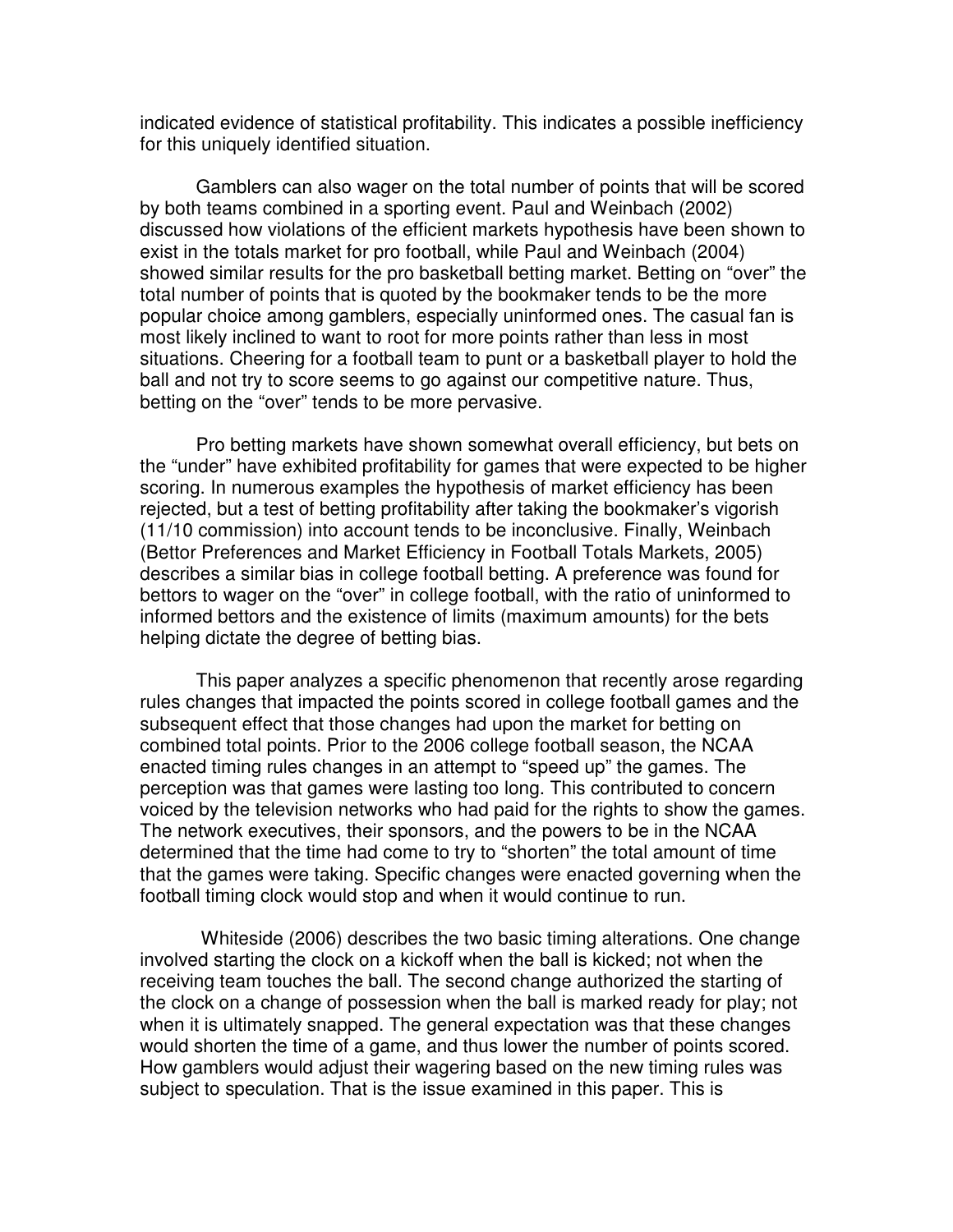accomplished by the efficiency of the market for total betting under the "old" timing rules being compared to the efficiency of the market under the revised rules. This type of analysis has potential value in assessing how people assimilate new information in a decision making context. Thus, this paper deviates from typical gambling market efficiency articles in that it examines the efficiency before and after a "shock" to the system. This contrast helps evaluate how people update their information sets and how they recalibrate their thought processes given new input.

### **Scoring and Betting Results**

For the NCAA games for which total points were quoted for betting purposes, the average number of points scored in the 2005 season was 52.33 per game. For 2006, the corresponding average was 47.15 points per game. The average over/under number quoted by the bookmakers for betting purposes in 2005 was 52.07 and in 2006 it was 47.69. Thus, the number quoted for betting purposes seems to have been adjusted somewhat appropriately given the timing rules changes.

Prior to the 2006 season the market for "totals" or "over/under" betting in college football was relatively efficient. See Table 1 below.

| Year | Over | Under | Tie | % Over |
|------|------|-------|-----|--------|
| 2003 | 336  | 334   | 9   | 50.15  |
| 2004 | 298  | 300   | 11  | 49.83  |
| 2005 | 333  | 323   | 9   | 50.76  |
| 2006 | 333  | 372   | 9   | 47.23  |

#### **Table 1 – Over/Under Wagering Results<sup>1</sup>**

 Table 1 shows that for the three years prior to the 2006 college football season the market for totals betting was almost a 50/50 proposition. There was a slight propensity for games to go over the total projected number of points (967- 957, or 50.26 percent). This perceived efficiency seems to have somewhat disappeared with the timing rule changes that were implemented in for the 2006 season. The 47.23 percent figure for games going over the quoted point betting point total differs significantly from the assumed 50 percent figure expected by chance. Based on the 2006 data, a test of the hypothesis that the proportion of winning bets on the over is equal to 0.50 versus the alternative that the proportion is less than 0.50 (which would be anticipated if the betting public doesn't appropriately assimilate the new rules changes into their handicapping methodology) yields a "Z" score of  $(0.4723-0.5)/[(0.5)^*(0.5)/705]^{1/2} = -1.47$ . This equates to a p-value of approximately 0.07. The comparable calculations for the previous three year period yield statistically insignificant results with  $Z = 0.23$  and a p-value of 0.591. Therefore, the bettors' inability to incorporate these rules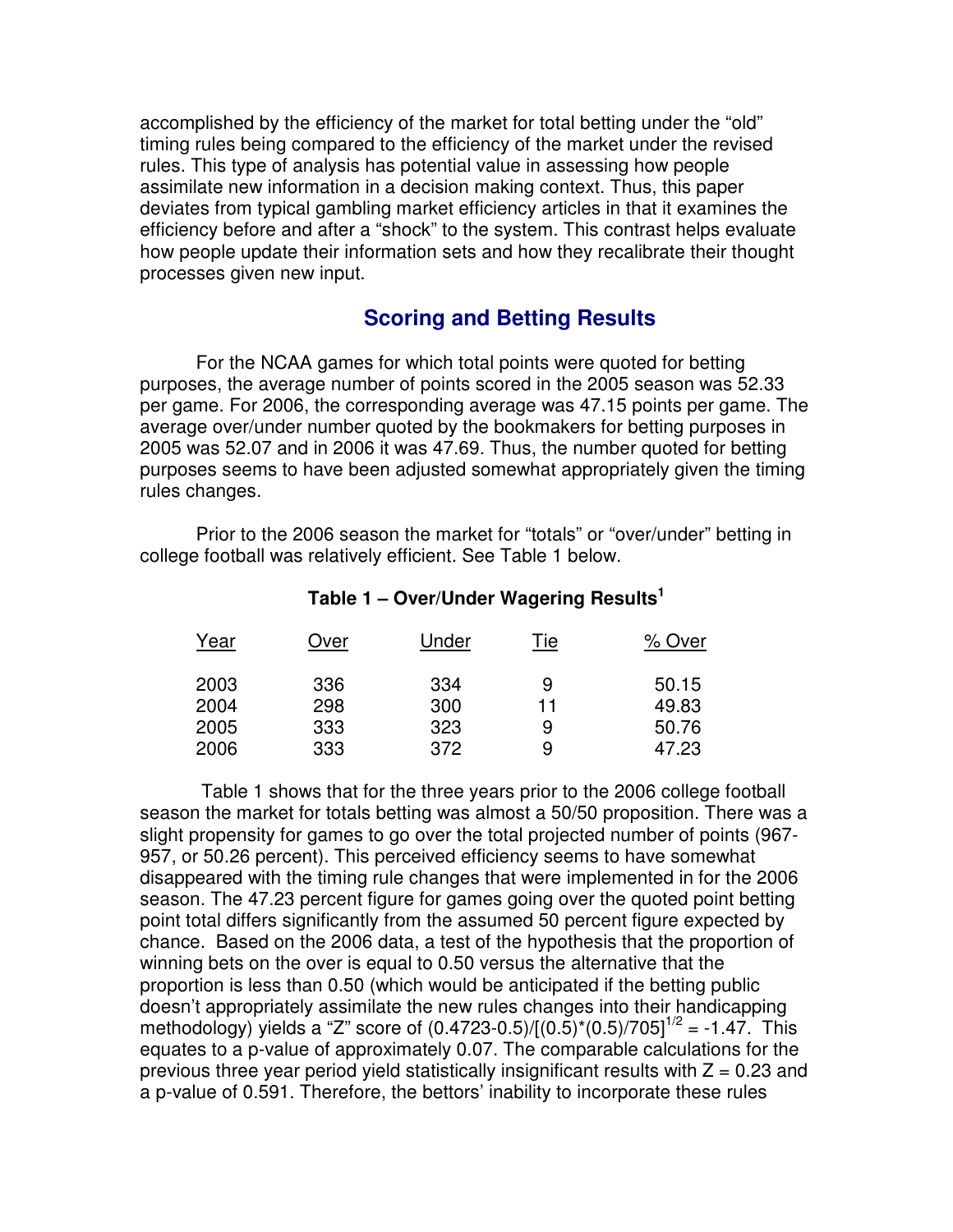changes and the subsequent adjustment in the totals that were quoted for betting purposes seemed to lead to uninformed decisions.

 As shown in Table 1, bettors didn't seem to appropriately integrate the information contained in the rules changes into their betting behavior. The decision making mechanisms used by the bettors proved to be inadequate in adjusting to the new situation that arose from the "shock" to the system created by the new scoring environment. As anticipated by those advocating the rules changes, the average time to complete a college football game decreased by about 14 minutes from roughly 3 hours and 20 minutes down to 3 hours and 6 minutes. The number of plays that that were run decreased by about 14 plays per game; thus contributing to the decrease in scoring. So, the expectations about the duration of, and subsequent scoring in, games was realized. The surprising result seemingly revealed here is the apparent inability of bettors to process this information for gambling decision making purposes.

Another issue that merits a quick examination is whether or not the wagering results gravitated toward "efficiency" as the season progressed. One might expect that the largest deviation from the normally anticipated 50/50 split of over and under results would occur early in the season and that the bias toward games falling "under" the betting total would move closer to the 50 percent mark as the information contained in the rules changes was assimilated into the bettors' thought processes.

 Breaking the season up into four roughly equal time periods (in terms of the number of games played) somewhat supported this intuitive expectation. Games played prior to September 18, 2006 yielded an "over" rate of 44.2 percent. For the period September 18 – October 8, 47.9 percent of the games went "over." From October 9 – October 31, 45.8 percent of the games ended up "over" the quoted total. Finally, for the period from November 1, 2006 until the end of the season, 49.2 percent of the games went "over." Thus, the time series progression here isn't definitive, but, starting in November, the results hint at a much more unbiased balance of wagers. This agrees with the notion that bettors were acquiring information and doing a better job of processing that information by the latter part of the season.

#### **Conclusions**

The market reaction to the changes in timing rules for college football games appears to have been inadequate or "inefficient". Gamblers seem to have reacted inappropriately to the changes, and this led to an inefficient market for totals betting in the 2006 season. There should have been more wagers made betting on the total going "under" the quoted value and fewer bets made on the "over". This assumes that the bookmakers were attempting to balance the amount of money placed on each side in order to give themselves a certain return with no risk. In actuality, such a balance rarely occurs. Also, if there is an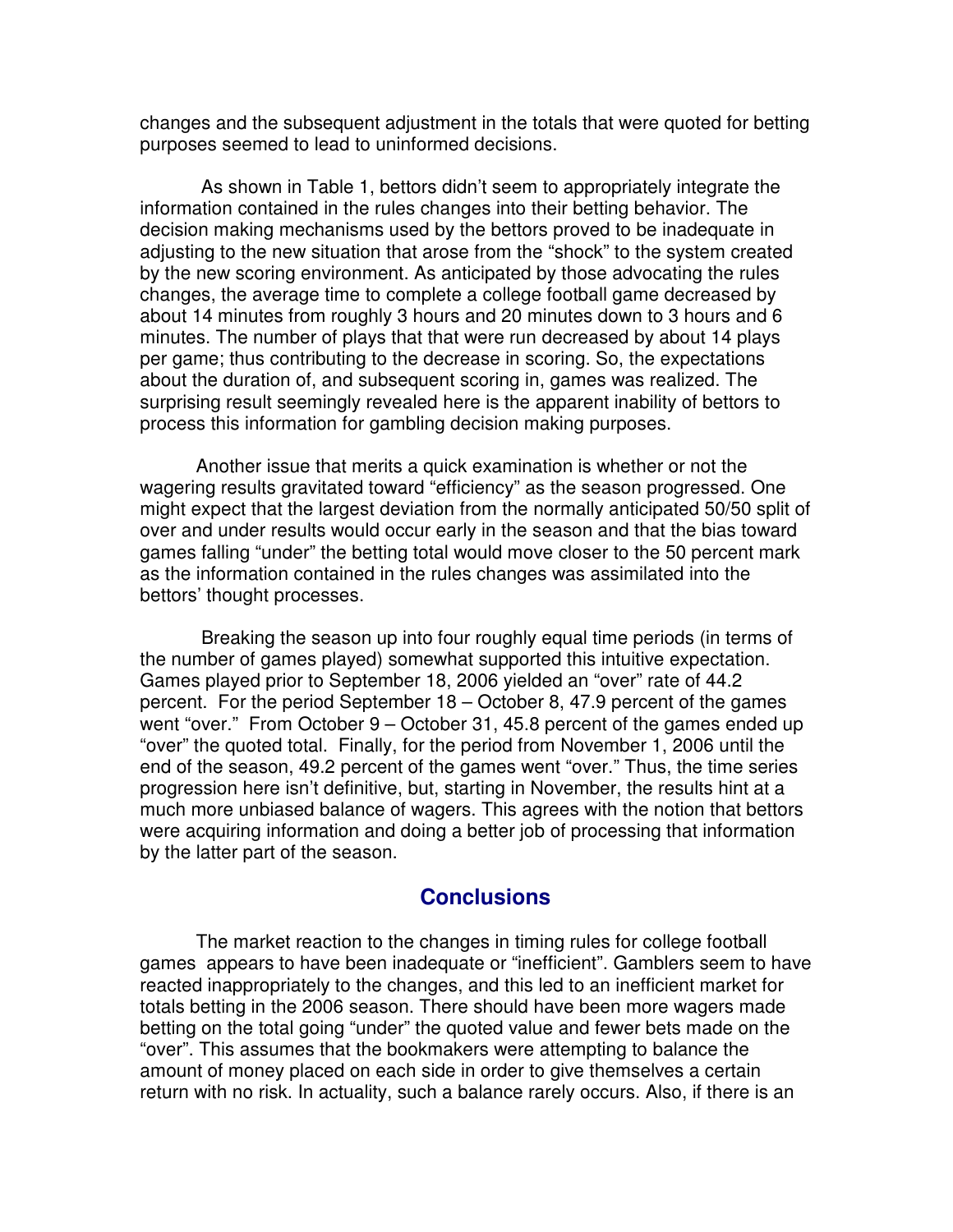asymmetry of information, it could be to the bookmakers' advantage to not balance the wagering action. However, bookmakers usually attempt to reduce risk as much as possible. Therefore, the inefficiency conclusion probably best explains the wagering results.

 The results of this study have implications for a variety of aspects of human decision making behavior. For example, comparable situations arise in financial decision making scenarios. An alteration in economic conditions or in the interest rate environment can lead to decision making thought processes similar to those described in this paper. The subsequent decision-making behavior can be compared to, or modeled by, the football betting activities analyzed above.

Financial market overreaction or underreaction to various "shocks" to the system or other recent events has been looked at in various studies. Madura and Schnusenberg (2001) examined six U.S. market indices and found both one-day and sixty-day underreactions following positive and negative "shocks" (days on which an index experienced abnormally high or low returns). Galariotis, Kassimatis, and Spyrou (2005) looked at UK markets and found that small and medium capitalization stock portfolios exhibited a significant underreaction on subsequent days to both positive and negative shocks.

 Biases toward a particular type of behavior can be exposed. For example, in the football betting analyzed for the 2006 season, there was a bias toward betting on higher scoring games. In financial analysis such a bias might exist toward "betting" on higher stock values, or underestimating the effect of specific news events on price changes.

Clearly, an analysis of betting markets can aid our understanding of how other markets work and of human behavior in general.<sup>2</sup>

#### **References**

Duffy, Joe, 2006, Bad Conclusions About Fixing Need to Get Fixed, http://www.eog.com/news/index.aspx?id=1424.

Galariotis, E., Kassimatis, K., and Spyrou, S., 2005, Short-term Overreaction, Underreaction and Efficient Reaction: Evidence from the London Stock Exchange, http://www.efmaefm.org/efma2005/papers/243-spyrou\_paper.pdf

Madura, J. and O.Schnusenberg, 2001, Do US Stock Market Indexes Over-or Underreact? The Journal of Financial Research, 24: 179-204.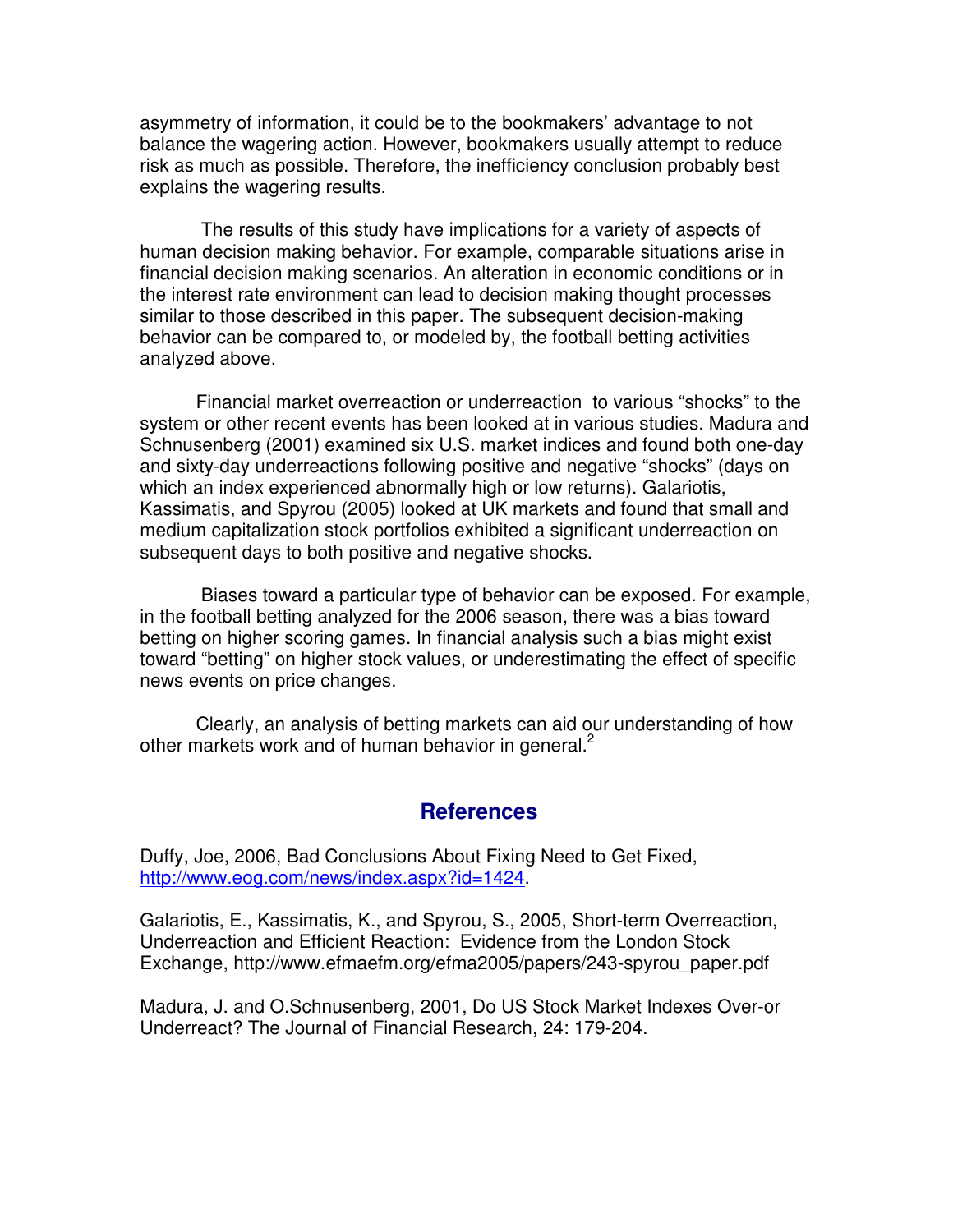Paul, R. and A. Weinbach, 2002, Market Efficiency and a Profitable Betting Rule: Evidence from Totals on Professional Football, Journal of Sports Economics, 3: 256-263.

Paul, R. J., A.P. Weinbach, and C.J. Weinbach, 2003, Fair Bets and Profitability in College Football Gambling, Journal of Economics and Finance, 27: 236-24.

Paul, R., and A. Weinbach, 2004, Efficient Markets, Fair Bets, and Profitability in NBA Totals 1995-96 to 2001-02, Quarterly Review of Economics and Finance, 44: 624-632.

Paulson, R., 2007, Exploiting Pro Football Teasers, Optimal Play: Mathematical Studies of Games and Gambling, Reno, NV: Institute for the Study of Gambling and Commercial Gaming.

Vergin, R.C., and M. Scriabin, 1978, Winning Strategies for Wagering on National Football League Games, Management Science, 24: 809-818.

Weinbach, A., 2005, Introduction to Sports Symposium, Journal of Economics and Finance, http://www.allbusiness.com/finance/3502622-1.html.

Weinbach, A., 2005, Market Efficiency and NCAA College Basketball Gambling, Journal of Economics and Finance, http://www.allbusiness.com/finance/3502623-1.html.

Weinbach, A., 2005, Bettor Preferences and Market Efficiency in Football Totals Markets, Journal of Economics and Finance, http://www.allbusiness.com/finance/3502624-1.html.

Whiteside, K., 2006, Rules to Clip Span of Games Rile some NCAA Football Coaches, http://www.usatoday.com/sports/college/football/2006-08-08 clock\_x.htm.

Wolfers, J., 2006, Point Shaving: Corruption in NCAA Basketball, Proceedings of the AEA.

# **Endnotes**

<sup>1</sup>The Gold Sheet (2007) handicapping website provided the data for Table1, http://www.goldsheet.com/historic.php.

 $2P$  Prior to the 2007 season the timing rules for college football were changed back pretty much to agree with those in place in 2005 and before. As of the writing of this paper the scoring and betting results from erasing the 2006 changes are still pending.